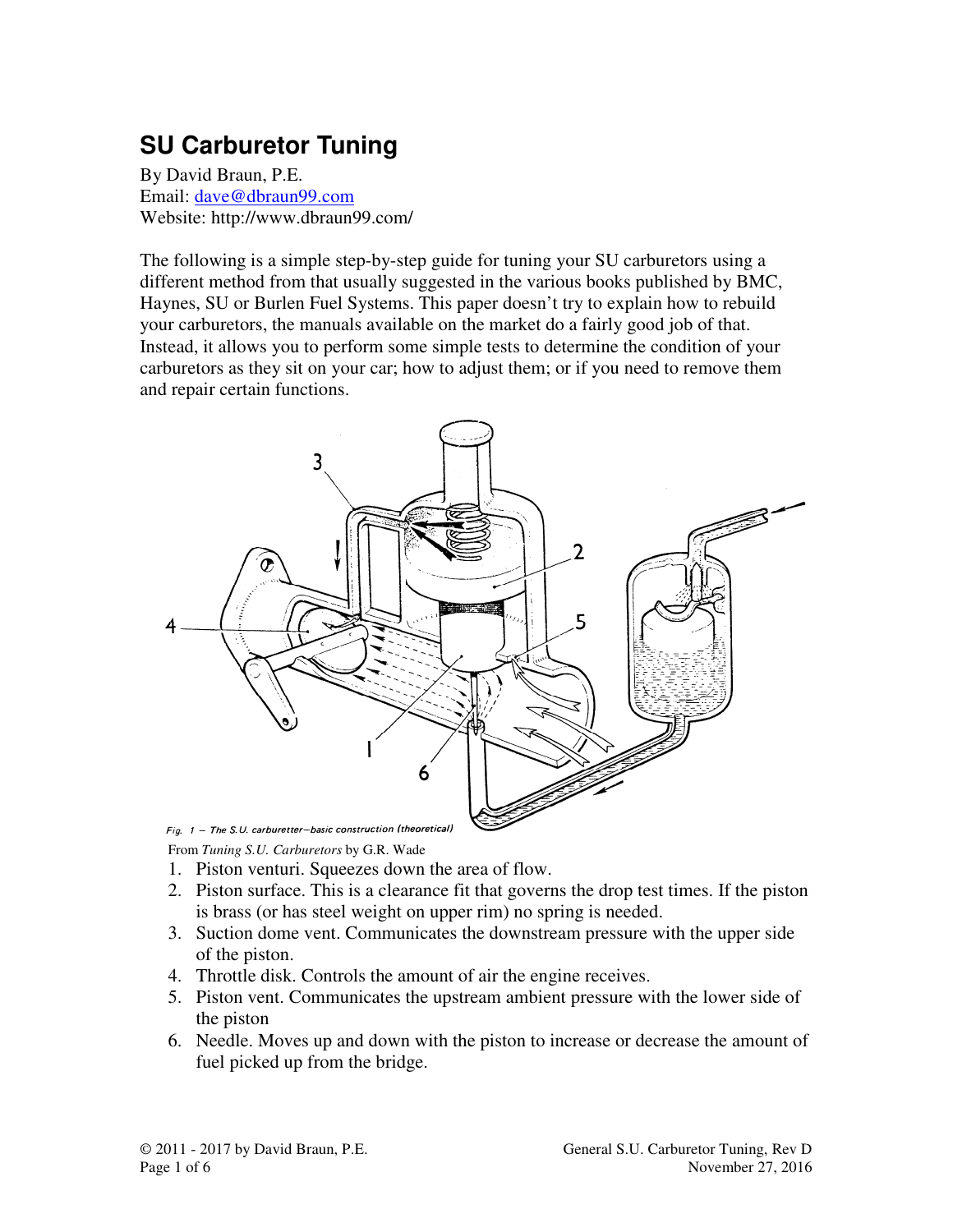The SU carburetor has four moving parts. Taken in order of their function, they are:

- 1. The float and needle;
- 2. The sliding jet to facilitate starting;
- 3. The throttle disk and shaft;
- 4. The variable venturi piston and suction chamber.

Assuring that these four parts are in working order and then adjusting these parts to work in concert with each other (and in multiple carburetor set-ups, with the other carburetor(s)) is the key to tuning the SU carburetor.

#### **Preparation**

Setting up and tuning an SU carburetor is based on the premise that both the engine and the carburetor are in good shape. The following should be checked on the engine prior to setting up the carburetor to determine if the situation will lend itself to optimal timing, or if expectations should be lowered to 'good enough'.

|                                                                                                                                                                                                   | <b>XPAG or XPEG Engine</b>                                                                                                                                                                                                      | 'B Series' Engine                                                                            |
|---------------------------------------------------------------------------------------------------------------------------------------------------------------------------------------------------|---------------------------------------------------------------------------------------------------------------------------------------------------------------------------------------------------------------------------------|----------------------------------------------------------------------------------------------|
| <b>Engine Compression</b><br>This will assure even airflow                                                                                                                                        | About 145 psi all cylinders<br>within about 15 psi of each                                                                                                                                                                      | About 170 psi all cylinders<br>within about 17 psi of each                                   |
| through the intake manifolds<br>into the engine.                                                                                                                                                  | other                                                                                                                                                                                                                           | other                                                                                        |
| Valve clearance<br>Helps the engine breath by<br>facilitating airflow at the proper<br>moments during its cycle.                                                                                  | Follow the indication on the<br>valve cover or as suggested<br>by the manufacturer of the<br>cam installed, but likely 0.019,<br>0.015 or 0.012 inch for an<br>XPAG; 0.015 or 0.012 inch for<br>an XPEG                         | As suggested by the<br>manufacturer of the cam<br>installed, but likely 0.015 inch.          |
| <b>Sparkplug Gap</b><br>Promotes the complete<br>burning of the combustion<br>charge under compression.                                                                                           | 0.025 inch with standard coil<br>and points. 0.030 inch with<br>Pertonix ignition.                                                                                                                                              | 0.032 inch                                                                                   |
| <b>Dwell</b> sets up the cycle period<br>of the coil with standard points<br>(omit with electronic ignition -<br>Pertronix but do check the<br>wires for chaffing inside the<br>distributor cap). | 0.015 inches of point gap will<br>yield 60° of dwell with the high<br>lift distributor cam.                                                                                                                                     | 0.015 inches of point gap will<br>yield 60° of dwell with the<br>modern distributor cam.     |
| <b>Timing</b><br>Initial setting to time the flame<br>front in the cylinder. Use<br>whatever timing advance your<br>car will tolerate without pinging<br>under load.                              | A good starting point is $8^{\circ}$<br>before top dead center<br>(BTDC) static timing or at low<br>idle. With 8 <sup>°</sup> static and 25 <sup>°</sup><br>mechanical advance the<br>timing will be about 33° at<br>3,500 rpm. | 14° BTDC at idle with the<br>distributor advance vacuum<br>hose disconnected and<br>plugged. |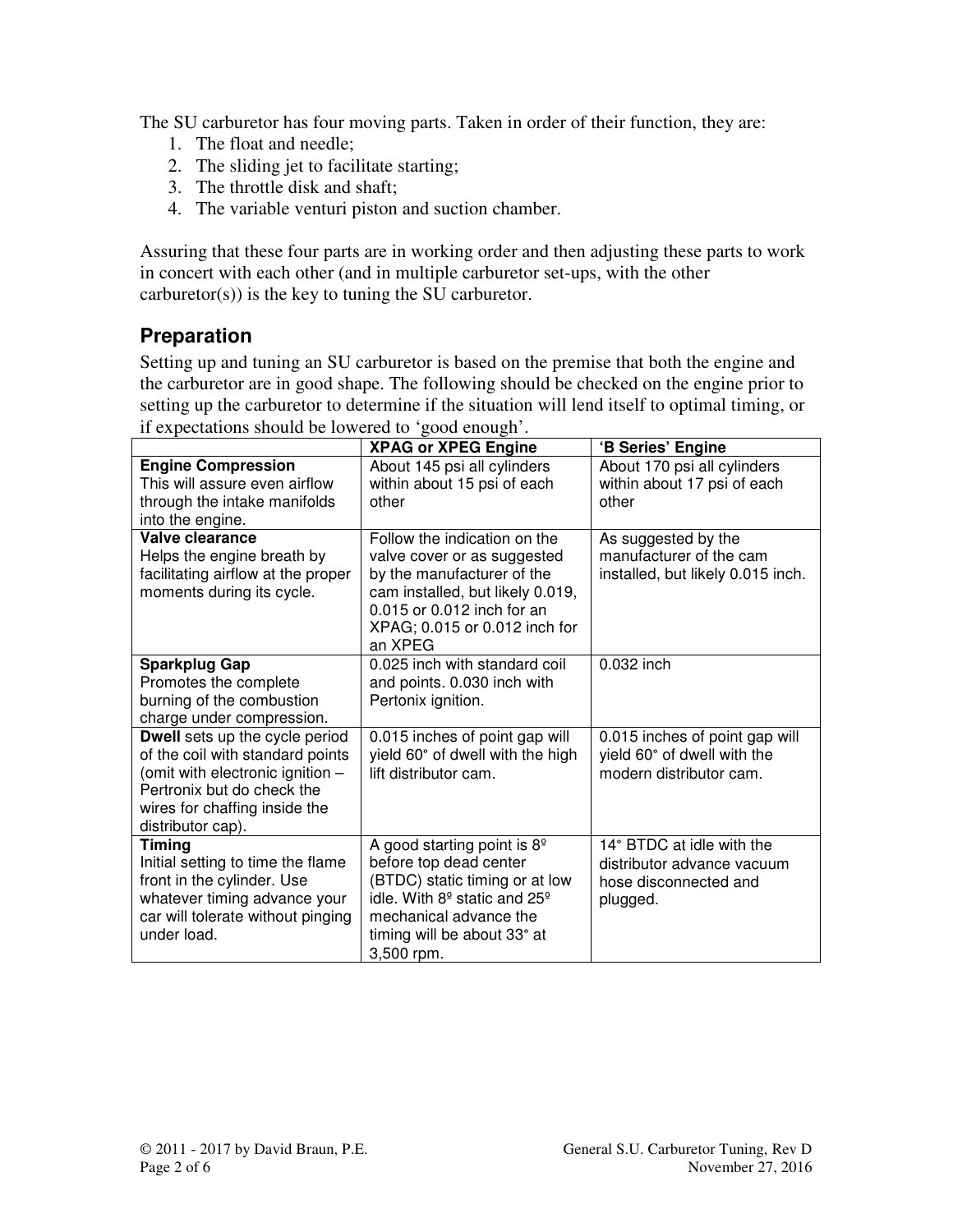In addition, the carburetor should be checked carefully for: **(already completed on rebuilt carburetors)**

- 1. The throttle disks should seat evenly in their bores with no sticking or misalignment, with the sharp edge seating last.
- 2. The pistons should pass the suction chamber drop tests at the same rate: 3-5 seconds for a 1-1/4" and smaller carburetor 5-7 seconds for a 1-1/2" and 1-3/4" carburetor.
- 3. The throttle shafts should be secure in their bores with no noticeable leakage.
- 4. The jets should be centered and the needles should not show evidence of wear from sliding along the sides of the jet.

Correct any questionable conditions in either the engine or the carburetors. The tuning methods will still be helpful but optimal results will only be achieved on a wellmaintained engine and carburetor system.

### **Theory**

The manuals, including the SU publications, state that the float bowl fuel height is set by inserting the properly sized bar stock or a drill rod between the forks of the shut off lever and the lid. **(already completed on rebuilt carburetors)** Since the float bowl fuel height is directly communicated to the bridge fuel height (a liquid seeks its own level) it is important to get this measurement correct. The manuals rarely tell you that the resulting level of fuel at the bridge should be 0.120 to 0.200 inch below the bridge.

The other critical item to be undertaken is the depth of the jet below the bridge. **(already completed on rebuilt carburetors)** The manuals give the starting point as six flats (one full jet adjusting nut turn) down. But what they don't tell you is that the preferable starting point for the depth of the jet below the bridge is 0.070 inches. Again, there are several factors that can affect the relationship between six flats and the optimum depth of the jet and the corresponding depth of the carburetor needle.

- 1. Thickness of the jet adjusting nut
- 2. Length of the jet
- 3. Packing around the jet centering nut
- 4. Carburetor body thickness
- 5. Placement of needle in the piston.

On a single carburetor installation the variances are not a big deal, but on multi-carburetor installations the manuals suggest that each adjustment is made the same amount on each carburetor. If the variances stack against each other so that the starting points of the two essential measurements are not the same on each carburetor, making each adjustment the same amount on each carburetor will not result in the same state of tune for each unit. Varying the settings on either carburetor independently of the other will soon result in confusion and a lack of certainty with respect to both the starting point and the state of tune achieved. The following method will eliminate much of the confusion, provide an excellent starting point for tuning and allow for consistent results. Consistent results will yield the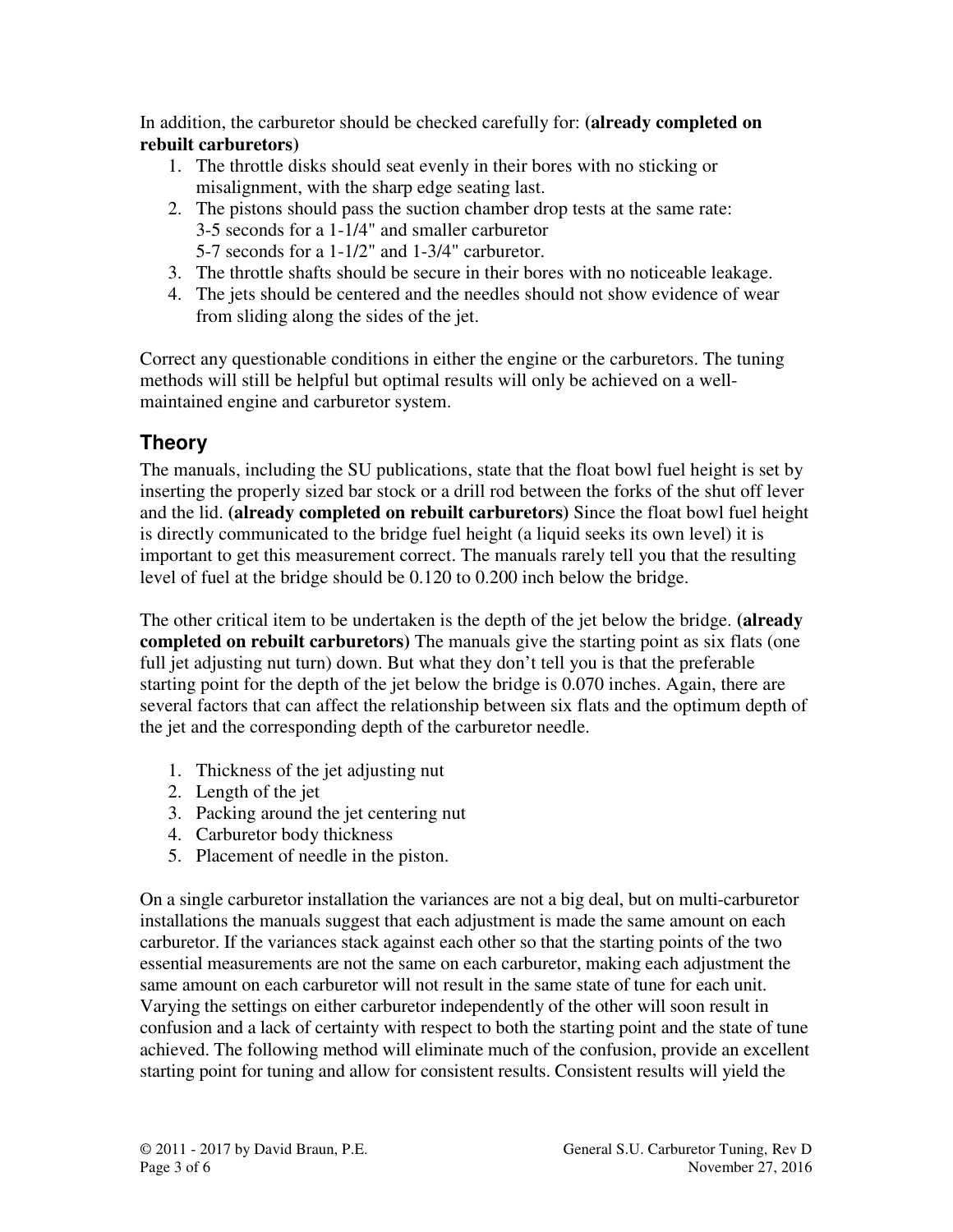maximum performance of the fuel delivery system to the engine, which in turn gives us the maximum performance that can be reasonably expected. And that's exactly what we want.

## **In Practice**

These instructions are for existing carburetors and provide several good starting points. For rebuilt carburetors by dbraun99 LLC, the steps already completed are noted. In general, note that the pistons and suction chambers are paired, and should not be mixed and matched without reason. Any parts that are removed should be replaced in the same orientation on the same carburetor from which they were removed. Placing items on a clean cart in order of removal is advised. Some of the parts are old and of dissimilar metals. Corrosion may be present. Proceed cautiously with disassembly to avoid breakage.

**Step 1. (already completed on rebuilt carburetors)** With the air cleaners removed, unscrew the caps and remove dampener and rods from the top of the suction chambers. Check that the jets are centered by lifting the pistons to the top of their travel and allowing them to drop. They should fall quickly to the bridge with a satisfying click. If they hang up midway or don't fall fully to the bridge, center the jets.

**Step 2. (already completed on rebuilt carburetors)** Remove the suction chambers and pistons from the carburetors, being careful not to mix up the two sets, and being careful to assure that the pistons and suction chambers remain in exactly the same orientation to each other. Pour out the dampener oil. Note that the venting holes in the pistons go to the rear of the carburetor body and are keyed by a side or front key.

**Step 3. (already completed on rebuilt carburetors)** If you haven't completed your drop tests, plug the vent holes (and the top of the suction chamber, if you have the vented type) and perform the tests, allowing the suction chambers to drop off the pistons onto a soft surface.

**Step 4. (already completed on rebuilt carburetors)** Using a dial caliper or metal rule, adjust each needle to the same depth from its corresponding piston face.

**Step 5. (already completed on rebuilt carburetors)** Remove the choke return springs from the choke assemblies at the bottom of the jets and screw the jet adjusting nuts to their full up positions. Exercise the jets up and down in their packing.

**Step 6. (already completed on rebuilt carburetors)** Turn on the ignition and let the pump click until the bowls are full, or turn the engine over and allow the mechanical fuel pump to fill the bowls. Now look down from the top of the carburetor and note the height of the fuel in the bridge. Move the jet up or down until the level of the fuel stabilizes in the bridge and the height of the jet matches the level of the fuel. It will take several tries to get this right. Using a dial caliper, measure the depth of the jet below the bridge. Since the jet is now residing at the same height as the fuel, the depth of the jet represents the depth of the fuel below the bridge. Each carburetor should have the same fuel depth within  $\pm$  0.020 of each other, and both fuel depths should be 0.160  $\pm$  0.040. It takes some practice to measure the depth of the jet below the bridge. The goal is to keep the dial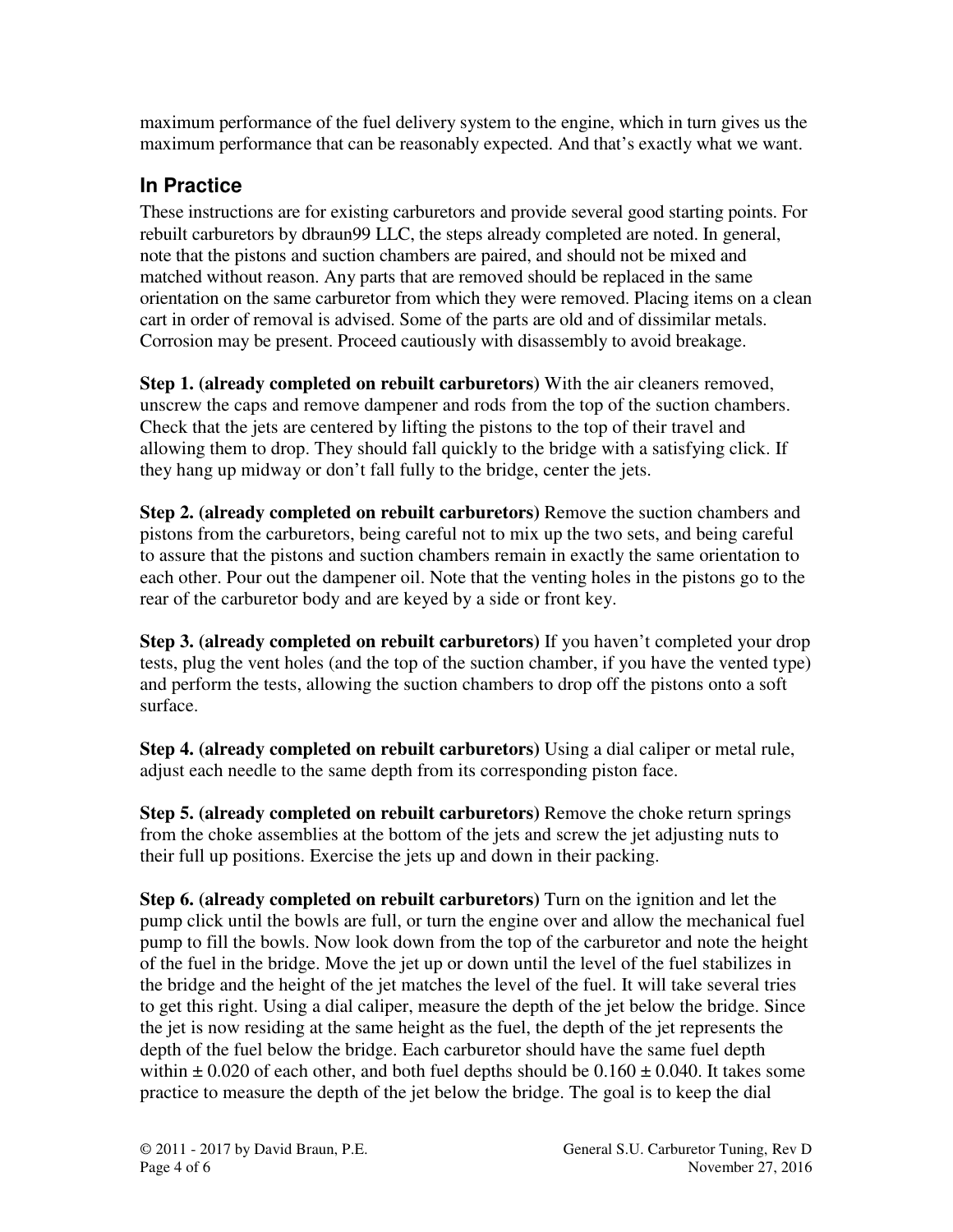caliper perpendicular to the bridge. The dial caliper, if set too tightly, will push the jet down, disrupting the measurement, and if set too loosely will make it difficult to accurately measure the depth.

**Step 7. (already completed on rebuilt carburetors)** The difference in the measurements from optimum in each carburetor bridge is the amount the fork must be changed in the corresponding float bowl lids. Either eyeball the change and re-check, or measure the current setting of the float fork with bar stock or a drill rod and select a new bar or rod of the correct size. Each 1/32 difference in rod will change the setting 0.03 inch. Do not be surprised if the new settings are vastly different from the original 7/16 inch quoted in the manuals (for H Series) or 3/16 inch (for HS Series), and different for each float bowl.

**Step 8. (already completed on rebuilt carburetors)** Remove any excess fuel if needed, refit the float bowl lids and allow the pump to refill the bowls. Repeat the measurement in Step 6, and repeat Step 7 if needed. Reinstall the float bowl lids a final time once you are satisfied.

**Step 9. (already completed on rebuilt carburetors)** Lower the jet adjusting nut 9 flats down (1-1/2 turns of the nut). Set the dial caliper at 0.070 inch and lock the setting with the setscrew if you wish. Reposition the dial caliper as you did for the fuel depth measurement and turn the jet adjusting nuts up a flat and push up on the jets to fully seat them against the nuts. Repeat until the jet is 0.070 below the bridge. Continue to keep the jet fully against the adjusting nut. This is the starting point for idle mixture on the carburetor, and probably within 0.010 of optimal.

**Step 10. (already completed on rebuilt carburetors)** Replace both piston and suction chamber assemblies being careful of their orientation. Recheck the piston drop to assure that the jet is still centered. If the jets are not centered, adjust as needed and repeat Step 9.

**Step 11.** Loosen the throttle bar clamps and make sure each throttle moves independently from the other. Back off the idle adjustment screws, then turn each down one full turn.

**Step 12.** Start the engine. After a bit of warm up adjust the throttle screws EVENLY until a steady 1200 rpm is achieved. Using a Unisyn, a rubber hose, or SU kit cat's whiskers adjust the idle screws INDIVIDUALLY until the rush of air into each carburetor is equal, and the car is idling at 1200 rpm when warm.

**Step 13.** Lock the throttle bar clamps. Note that locking the clamps does not preclude some twist and variance caused by the accordion form of the clamps, so it is important from here on that both idle adjustment screws be adjusted the same amount.

**Step 14.** With the engine turning over at 1200 rpm, raise each jet adjusting nut one flat and note if the engine increases or decreases. Go up a second flat on each jet. At each adjustment assure that the jet is fully against the jet adjusting nut. When the idle speed starts to decrease, note the number of flats. If the process has taken more than a minute, clear the engine by blipping the throttle.